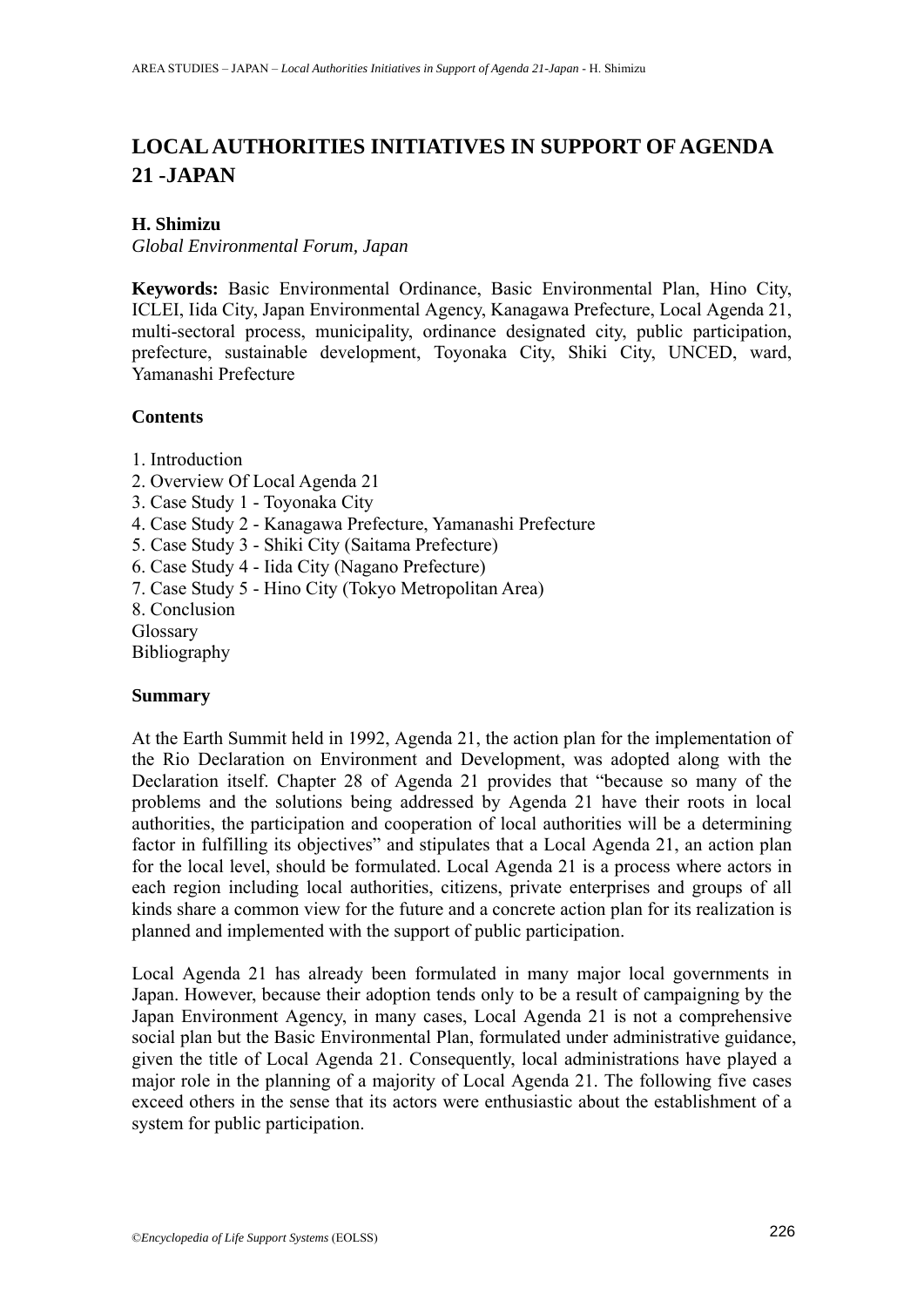Toyonaka Agenda 21: In Toyonaka City, Osaka Prefecture, the "Toyonaka Civic Environmental Council" spent two years in its "action approach," where the Local Agenda 21 formulation process not only involved planning the Agenda itself but also actually taking action in environmental conservation movements represented by the "Carry Your Own Shopping Bag Campaign" and the "Environmental Family Budget Campaign."

Agenda 21 Katsuragawa and Sagamigawa Rivers: Agenda 21 Katsuragawa and Sagamigawa Rivers is the first Local Agenda 21 in Japan to be formulated for a river basin and is noted for the involvement of more than one local government. It is also unique in that citizens originally opposed to public undertakings took part in its planning.

Shiki City Environment Basic Plan: In Shiki City, "Eco-City Shiki," a civic environmental organization played a major role in planning the "Shiki City Environmental Plan Designed by Citizens." Shiki City Hall established the Shiki City Environmental Council, which formulated the Shiki City Basic Environmental Plan, upon which the contents of the prior environmental plan was reflected. The joint work among the administration and citizens in planning the Basic Environmental Plan enhanced within each individual the sense of responsibility and concern towards the environment.

21' Iida Environmental Plan: Iida City, noted for its unique undertakings such as the "Environmental Watcher System," formulated in 1996 the "21' Iida Environmental Plan," which is composed of core projects and more concrete regional measures. Such instruments as the "Environmental Watcher System" were incorporated and citizens investigated the status of the natural environment in the city. Outcomes of a survey on public awareness were adopted as indicators in the plan.

Hino City Basic Environmental Plan: Hino City has given two projects, namely, the "Hino City Basic Environmental Plan" and the "Hino City Environmental Consideration Guidelines" the title of Local Agenda 21. The Hino City Basic Environmental Plan was drafted from a very early stage by over one hundred citizens assembled through public advertisement. The citizens' draft was adopted with little modification and thus the Local Agenda 21is literally a plan hand-made by citizens. Experiences of cooperation between the public and the administration such as the citizens' direct claim to the municipal government leading to the formulation of the city's Basic Environmental Ordinance and the making of the "Citizens' Version of the Master Plan for City Planning" served as an effective background for the strong initiative observed among citizens.

# **1. Introduction**

Just as the popular slogan, "Think globally, act locally" implies, global environmental issues such as global warming are often caused by the various aspects of our activities and daily lives in the local community. Therefore, local governments, supposedly always in contact with their citizens, are expected to play an active role in finding answers to global environmental issues. This concept was adopted at the Earth Summit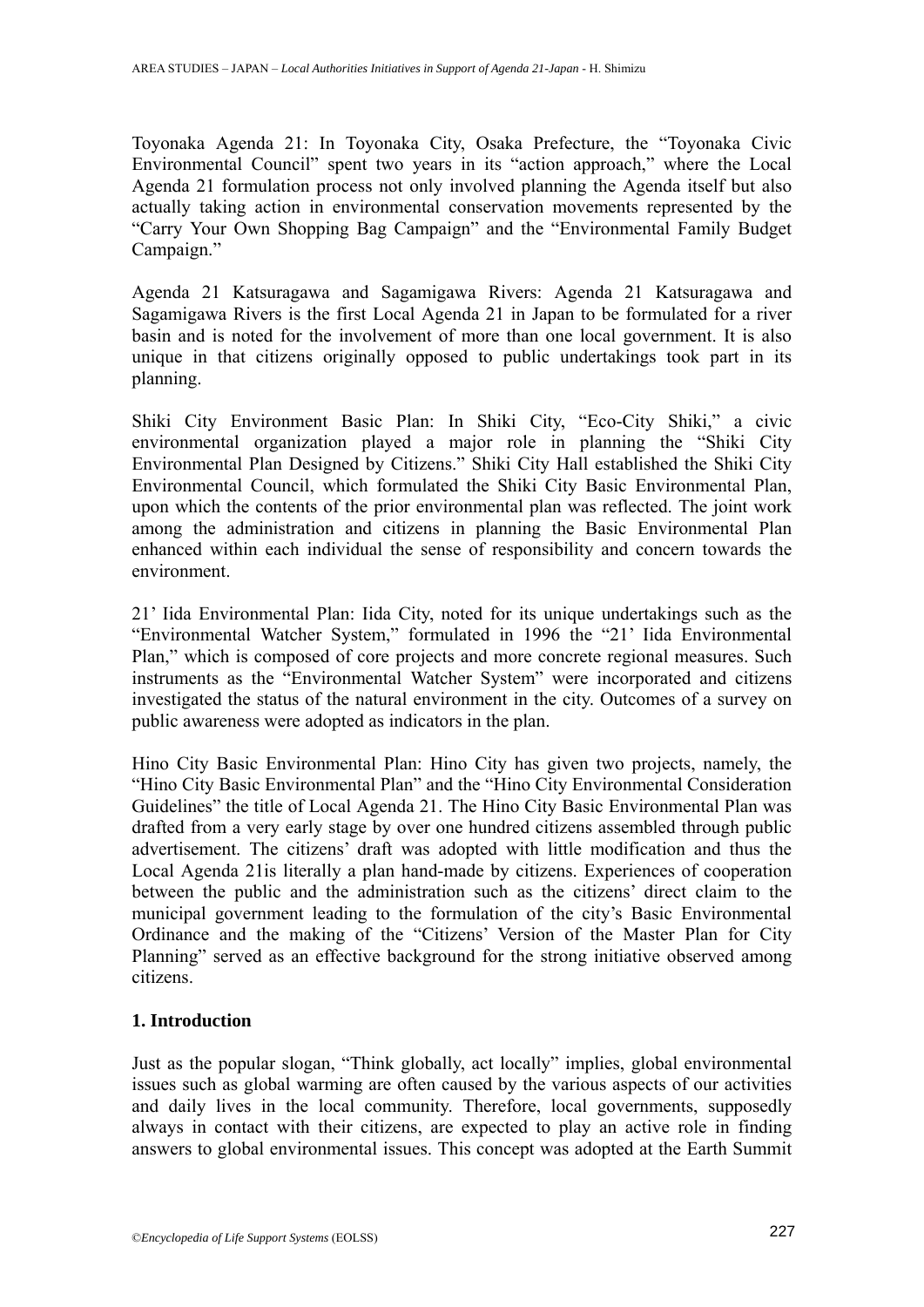held in 1992, in Chapter 28 of Agenda 21 and has taken root internationally.

Local Agenda 21 involves the planning and implementation processes for the action plan for sustainable development in the entire region. The process is initiated with the sharing of a common notion of a sustainable society among the region's actors, who are the local government, citizens, private enterprises and other groups. The local government plays an important role as the core around which the other actors assemble. In our world, we can observe many different forms of local governments, from those of recognized autonomy—where legislative, administrative and financial authority have been acknowledged—to those where the leader is appointed by the national government and all decisions are in the hands of the central government. Japanese local governments, with their history of being the arms of a centralized bureaucratic country, only have limited autonomy, regardless of the shift from appointed leadership to elected leadership after World War II. Therefore, many Japanese Local Agenda 21's have been adopted through the initiative of the local government under the guidance of the central government.

This report is based upon the Global Environmental Forum's "An Investigation of the Local Agenda 21 Planning Progress," commissioned by the Japan Environmental Agency in 1998. As Local Agenda 21 is planned under the initiative of the Environmental Agency, in Japan, a number of local governments have given their Environmental Basic Plan the status of Local Agenda 21. This report focuses on the cases where pubic participation in formal decision-making, an important issue for Japanese local governments, has been has been realized in unique ways. We hope that by making known to the world Japan's efforts in the Local Agenda 21 process, we can promote developments in Local Agenda 21 throughout the world.

# **2. Overview of Local Agenda 21**

# **2.1. What Is Local Agenda 21?**

Local Agenda 21, as defined by the International Council for Local Environmental Initiatives (ICLEI), the organization that formulated and launched its concept, is: a participatory multi-sectoral process to achieve the goals of Agenda 21 at the local level through the preparation and implementation of a long-term strategic action plan to deal with priority local sustainable development concern.

Agenda 21 was adopted at the United Nations Conference on Environment and Development (UNCED, or Earth Summit,) held in Brazil in 1992. It is an action plan that aims to resolve the many problems concerning development that states worldwide are faced with.

The concept of "Local Agenda 21" was devised by ICLEI in 1991 as a framework for local administrations throughout the world to implement the agreements concluded at the Summit.

ICLEI's definition contains the designing and implementation processes as well as Local Agenda 21, the action plan itself. Local Agenda 21 can be rephrased as the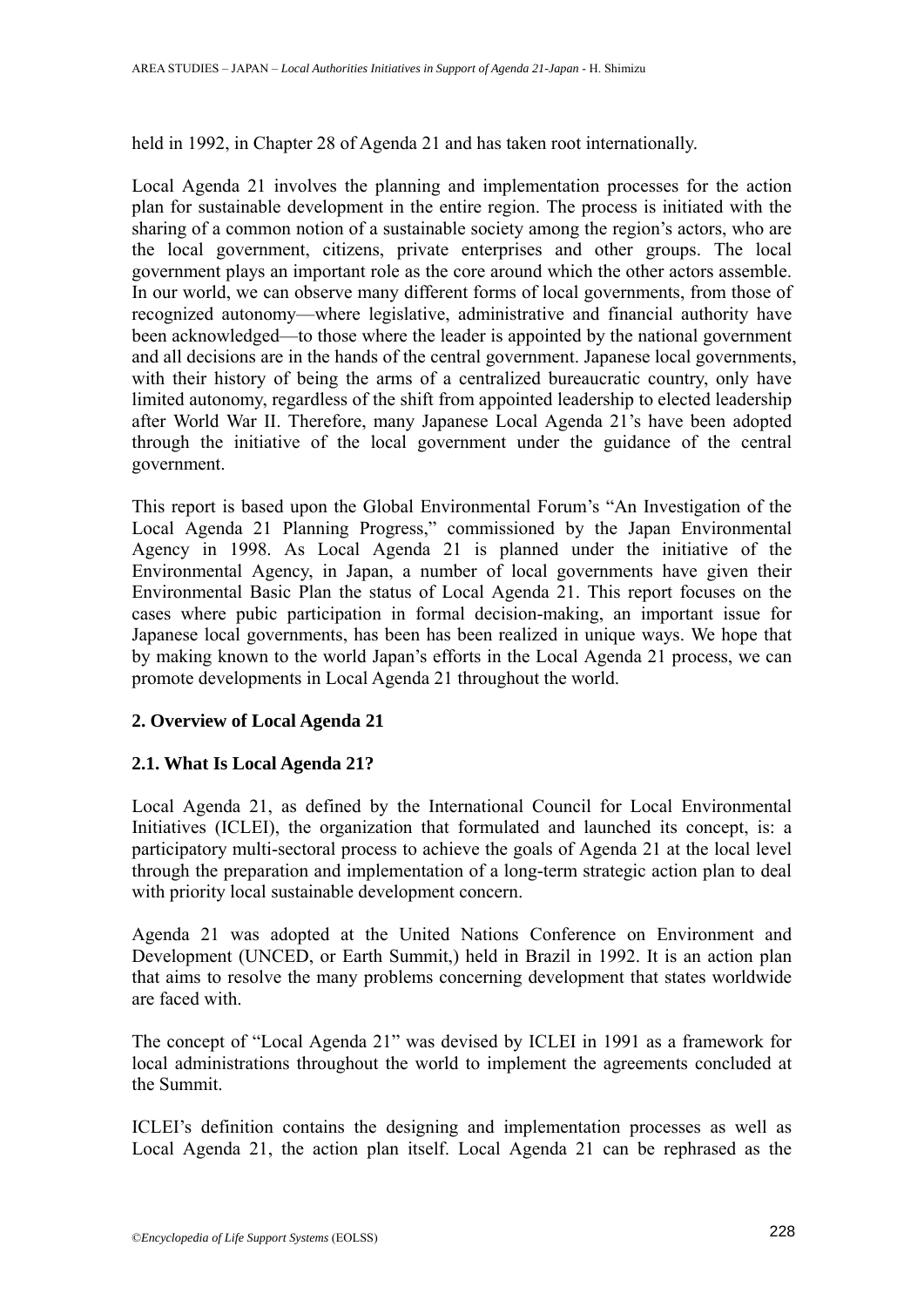process in which each actor, including local administrations, citizens, businesses and organizations of every character, with a common idea of a local community, work together to adopt an action plan for its realization. The emphasis is more focused on how many actors were involved in the process or how each participant implements the action plan than whether Local Agenda 21 has been documented, or how much documentation has been completed.

In Japan, in 1995, "Guidebook for the Planning of Local Agenda 21" was issued by the Environment Agency. The booklet presented specific guidelines for the formulation of Local Agenda 21, calling for three basic prerequisites. Local Agenda 21 should:

- 1. Aim for the realization of a sustainable society
- 2. Be an action plan that identifies concrete undertakings to be taken
- 3. Be developed with public participation.

# **2.2 Local Agenda 21 Formulation In The World**

The framework of Local Agenda 21 continued to enjoy international support after the Earth Summit. The Commission on Sustainable Development (CSD)'s Third Session was held in April 1995, when "Local Government Day" was established and the experiences of local governments were incorporated into the discussion through the introduction of Local Agenda 21 projects in six cities. Furthermore, at CSD's Fourth Session, held from April 18 through May 3, 1996, the United Nations Department for Policy Coordination and Sustainable Development (DPCSD) and ICLEI reported their plans to jointly make a detailed assessment of the performance of Local Agenda 21 campaigns and won the Commission's support.

ICLEI, in collaboration with DPCSD, implemented two complementary surveys which involved first surveying the progress of Local Agenda 21 for quantitative data and then evaluating the status of the implementation of Chapter 28 of Agenda 21 for qualitative data. The survey revealed that:

- 1. Over 1800 local administrations in 64 countries were involved in Local Agenda 21 activities as of November 30, 1996.
- 2. Municipalities in developed countries accounted for 90% of the identified Local Agenda 21 processes
- 3. The most popular Local Agenda 21 thematic focus was "addressing environmental, economic and social concerns equally."
- 4. Among the actors involved in Local Agenda 21 Action Plans were the business sector, community organizations, non-governmental organizations, the educational sector, and scientific institutions (e.g. universities). (The order of listing corresponds to that of frequency.)

# **2.3. Local Agenda 21 in Japan**

Helped by the Environment Agency's promotion of its adoption in local administrations, local governments have taken the initiative in developing Local Agenda 21 Action Plans. Many, burdened with too many other activities on the agenda, have regarded their Basic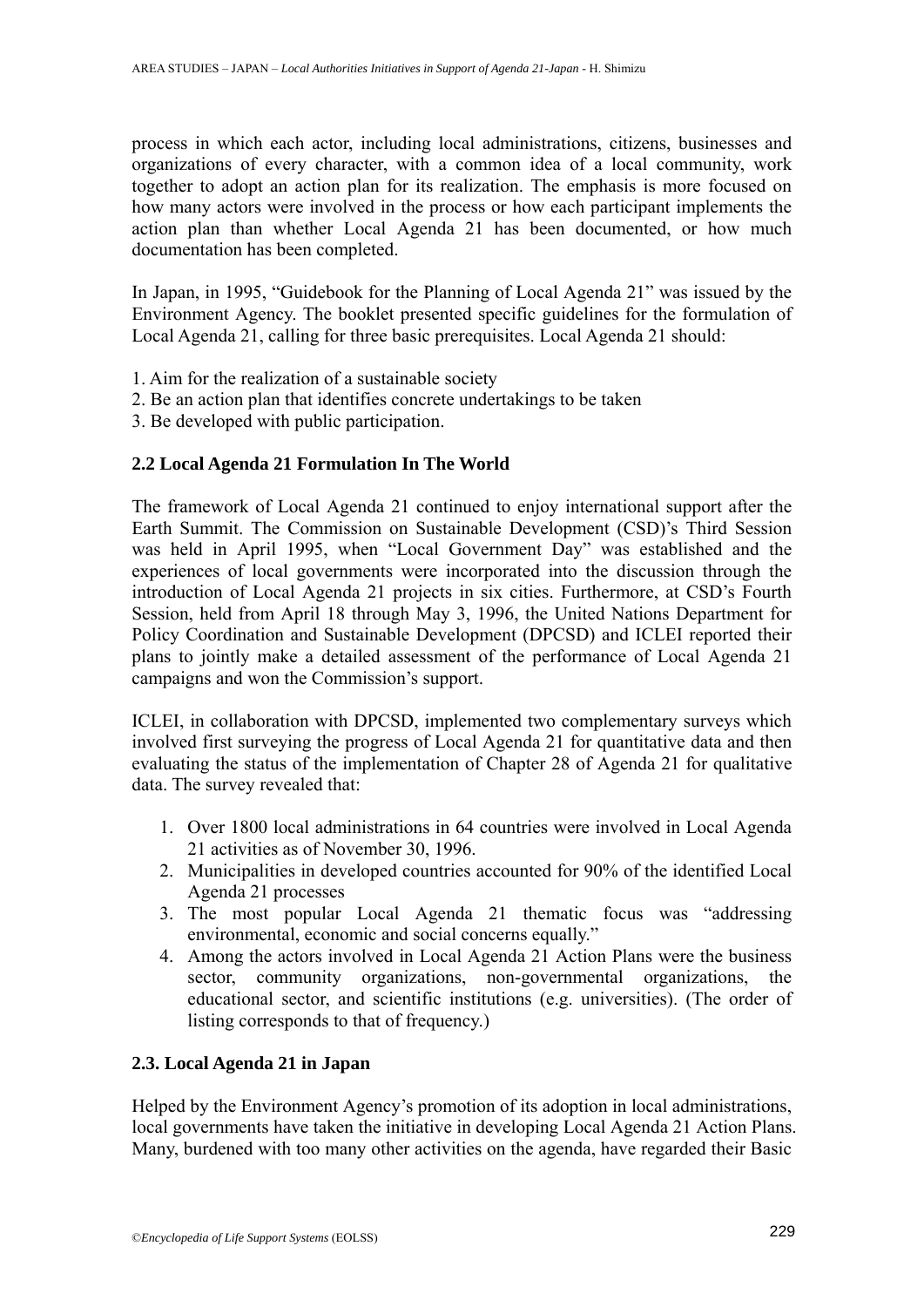Environmental Plans as the equivalent of Local Agenda 21.

However, there are Basic Environmental Plans of which various sectors including civic organizations have participated in the development of Local Agenda 21.

According to a survey conducted by the Environment Agency on prefectural governments and cities designated by ordinance, 38 prefectures and 11 major cities have developed Local Agenda 21 and four prefectures and one city are in the process of its formulation as of June 30, 1998 (cf. Tables 1, 2).

| <b>Local Government</b>     | <b>Date of Adoption</b> | <b>Local Government</b>                         | Date of Adoption |
|-----------------------------|-------------------------|-------------------------------------------------|------------------|
| <prefectures></prefectures> |                         | <prefectures cont.=""></prefectures>            |                  |
| Hokkaido                    | April 1996              | <b>Tottori Prefecture</b>                       | February 1997    |
| Aomori Prefecture           | March 1997              | Shimane Prefecture                              | March 1995       |
| Miyagi Prefecture           | March 1995              | Okayama Prefecture                              | March 1994       |
| Fukushima Prefecture        | March 1996              | Hiroshima Prefecture                            | August 1993      |
| Ibaragi Prefecture          | May 1994                | Kagawa Prefecture                               | November 1996    |
|                             | March 1993              | Ehime Prefecture                                | May 1995         |
|                             | May 1994                |                                                 | March 1996       |
| Gunma Prefecture            | March 1994              | Kochi Prefecture                                | February 1997    |
|                             | February 1997           | Fukuoka Prefecture                              | March 1997       |
|                             | March 1998              | Saga Prefecture                                 | March 1994       |
| Saitama Prefecture          | March 1997              | Nagasaki Prefecture                             | March 1996       |
| Chiba Prefecture            | November 1993           | Kumamoto Prefecture                             | December 1996    |
| Tokyo Metropolitan          | May 1992                | Oita Prefecture                                 | March 1994       |
| Kanagawa Prefecture         | January 1993            | Miyazaki Prefecture                             | March 1997       |
| Niigata Prefecture          | March 1997              | <ordinance cities="" designated=""></ordinance> |                  |
| Toyama Prefecture           | March 1998              | Sapporo City                                    | November 1997    |
| Ishikawa Prefecture         | February 1997           | Sendai City                                     | September 1995   |
|                             | March 1998              | Chiba City                                      | March 1995       |
| Fukui Prefecture            | March 1997              | Yokohama City                                   | September 1996   |
| Yamanashi Prefecture        | March 1994              | Nagoya City                                     | December 1996    |
| Nagano Prefecture           | February 1997           | Kyoto City                                      | October 1997     |
| Gifu Prefecture             | March 1996              | Osaka City                                      | May 1995         |
| Shizuoka Prefecture         | March 1996              | Kobe City                                       | March 1996       |
| Aichi Prefecture            | December 1994           |                                                 | <b>July 1993</b> |
| Mie Prefecture              | <b>July 1994</b>        |                                                 | <b>July 1993</b> |
| Shiga Prefecture            | April 1994              | Hiroshima City                                  | March 1996       |
| Kyoto Prefecture            | March 1997              | Kitakyushu City                                 | March 1996       |
| Osaka Prefecture            | June 1996               | Fukuoka City                                    | June 1992        |
| Hyogo Prefecture            | November 1992           |                                                 | December 1992    |
| Nara Prefecture             | March 1996              |                                                 | March 1994       |

Source: Japan Environment Agency

Local governments with more than one date of adoption consider several projects to be Local Agenda 21.

#### Table 1: The status of Local Agenda 21 planning

Some examples of Local Agenda 21, that were developed under the initiative of citizens are "Shiki City Environmental Plan Designed by Citizens" of the City of Shiki (Saitama Prefecture) and "Citizens' Version of the Master Plan for City Planning" of the City of Hino (Tokyo Metropolitan Area). In these two cities, citizens have played an important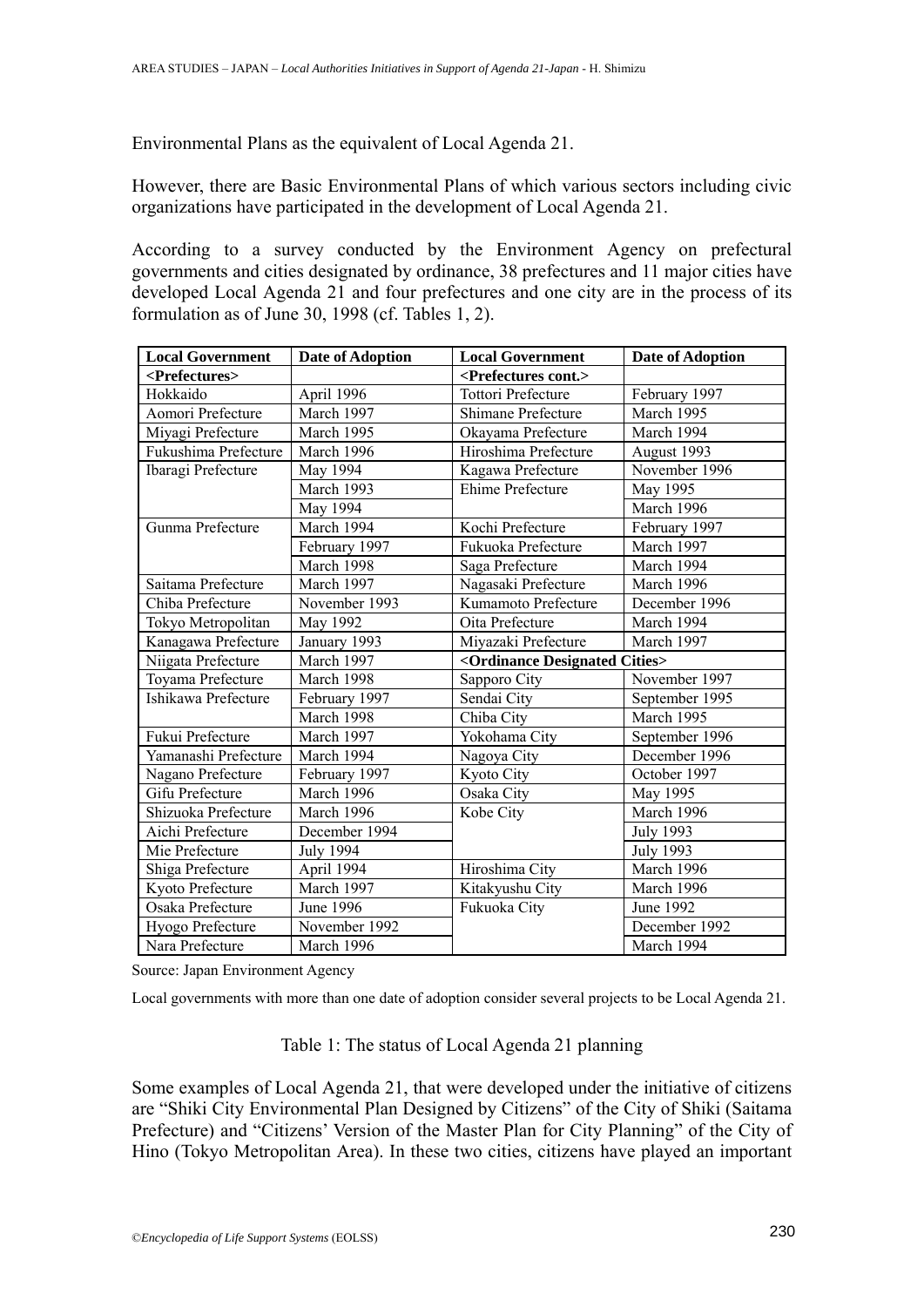role in the formulation of the above mentioned action plans, which have had a strong influence on the formal Basic Environmental Plans developed by the respective local governments.



Table 2: Number of Local Governments that have Completed Local Agenda 21

There have also been projects that emerged from a strong sense of community in the basin. Local Agenda 21 in the Katsuragawa River and Sagamigawa River Basin in Yamanashi and Kanagawa Prefectures was the first of its kind. Kochi Prefecture's "Comprehensive Plan for Shimantogawa River's Clear Streams," which aimed for the creation of a network among prefectural governments, municipal governments and civic organizations in the Shimantogawa River Basin is another example of collaboration in the basin.

# **2.4. Public Participation**

In Japan, many local administrations view the promotion of public participation as a significant issue. The following are some examples of efforts:

**1. Hino City:** In Hino City, Tokyo Metropolitan Area, citizens were entrusted with the drafting of Local Agenda 21 from the initial stage, and furthermore, with the management of the planning committee. A working team composed of 109 publicly gathered citizens formulated the outline of the Local Agenda 21. The advertisement for working team members was done through the city's bulletin. Applicants were all welcomed and were divided into five subcommittees, which they operated. In addition, interested staff members formed a working group within the municipal government and gave the citizens support in their subcommittees. From October 1997 through August 1998, 118 subcommittee sessions were held, the number implying the great enthusiasm of the civic subcommittee members.

**2. Shiki City:** In Shiki City, Saitama Prefecture, the "Environmental Civic Council" composed of 24 publicly gathered voluntary citizens representing diverse backgrounds and two public enterprises developed the draft for the Shiki Basic Environmental Plan in cooperation with a committee inside the municipal government. Furthermore, a questionnaire was conducted on two hundred citizens, 200 businesses and 620 elementary school students to check the level of public awareness of the issues raised in the "Shiki City Environmental Plan Designed by Citizens,"

**3. Toyonaka City:** In Toyonaka City, Osaka Prefecture, 150 organizations were brought together in "Toyonaka Citizens' Environmental Council," where they adopted the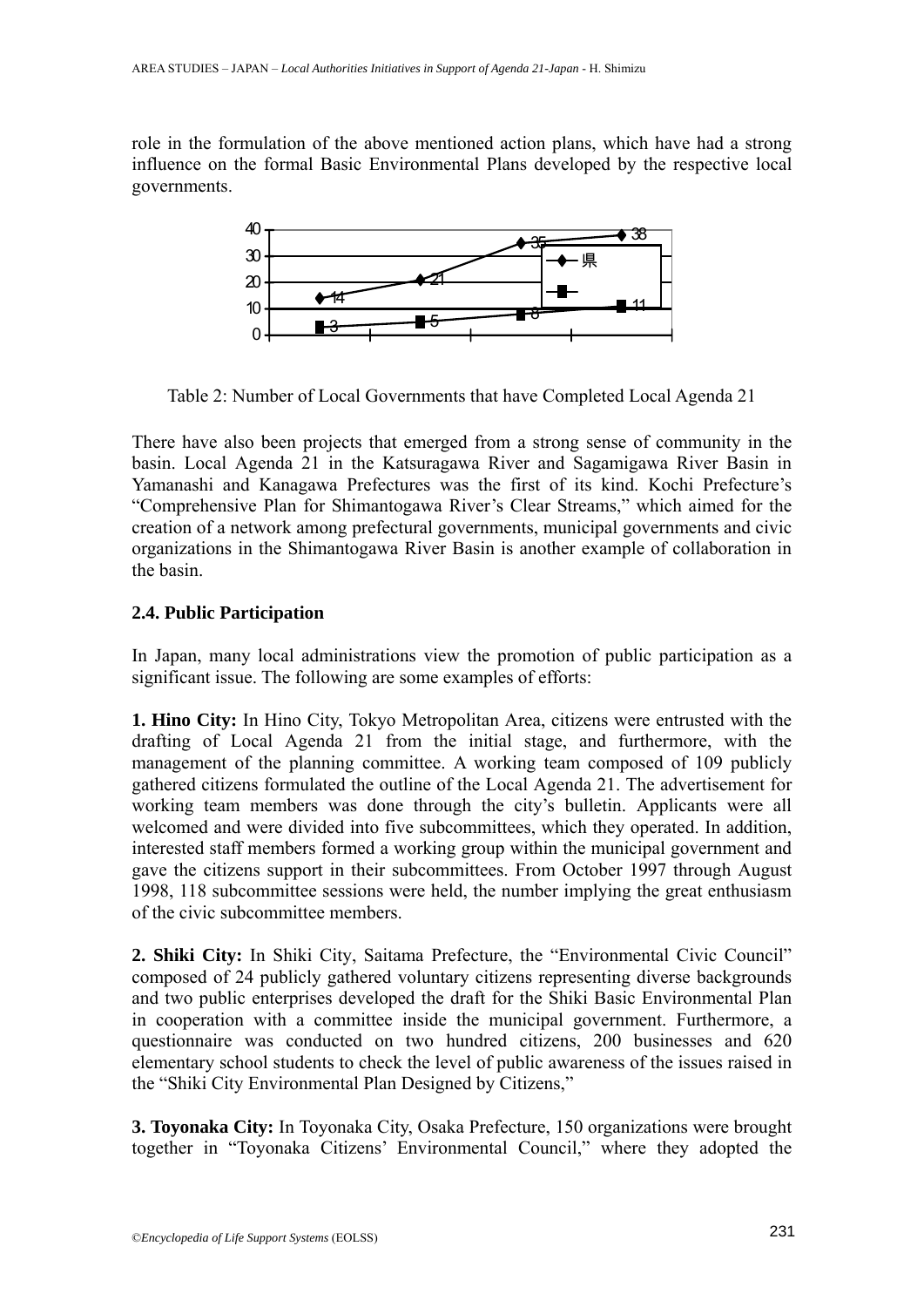"action approach," an approach in which the results achieved through environmental education and action would be reflected upon the Agenda. Young members of "Toyonaka Citizens' Environmental Council" have also endeavored, as "Eco-Caravan Troops," to visit community associations, schools and businesses to discuss environmental issues.

**4. Iida City**: Iida City, Nagano Prefecture, invited 110 elementary and junior high school students and citizens to become "Environmental Investigators," who have cooperated with "Inatani Nature Society," a local environmental organization, to investigate the status of the local natural environment. Their findings have been reflected in the municipality's Local Agenda 21.

# **2.5. Institution of Measurable Targets**

Many Local Agenda 21 approaches have involved instituting measurable targets, or indicators, to enhance effectiveness or as a criterion for its progress. Kyoto Prefecture, Tokyo Metropolitan Government and Saitama Prefecture utilize the amount of  $CO<sub>2</sub>$ emission as an index. Each region has adopted its own index; the level of participation (Toyonaka City) and that of public environmental action or awareness (Iida City) are two unique examples.

Toyonaka City has provided common environmental targets, or indexes, for the city's Basic Environmental Plan and Toyonaka Agenda 21, namely: 1) number of people involved in partnerships; 2) emission of  $CO<sub>2</sub>$  per capita; 3) net waste disposal; 4) rain water permeation rate; 5) level of environmental standard achievement; 6) green coverage.

Shiki City's Basic Environmental Plan raises 1) green area and park area per capita; 2) further diffusion of the sewerage system; 3) reduction of waste; 4) reduction of greenhouse effect gases; 5) achievement and maintenance of environmental standards.

In Saitama Prefecture, the "Hot Plan to Save the HOT Earth – Land of Colors Local Agenda 21" has set, as  $CO<sub>2</sub>$  reduction targets, 1) the leveling off of  $CO<sub>2</sub>$  emission levels per capita at 1990 levels beyond the year  $2000$ ; 2) reduction of  $CO<sub>2</sub>$  emission levels per capita by 20% from 1990 levels from the year 2005 through 2010.

# **2.6. Implementation System**

Kyoto Prefecture founded, as a concrete measure to implement "Kyoto's Agenda 21, the "Forum for Kyoto's Agenda," which is comprised of citizens, businesses, civic organizations, industrial organizations and administrative organizations. Members are divided into six working groups, among which are those for environmental family budgeting, green consumer fostering and ISO support.

Minamata City, Kumamoto Prefecture, will follow up on its Basic Environmental Plan through the conclusion and implementation of district environmental agreements.

In 1998, Setagaya Ward, Tokyo Metropolitan Area, developed the "Basic Environmental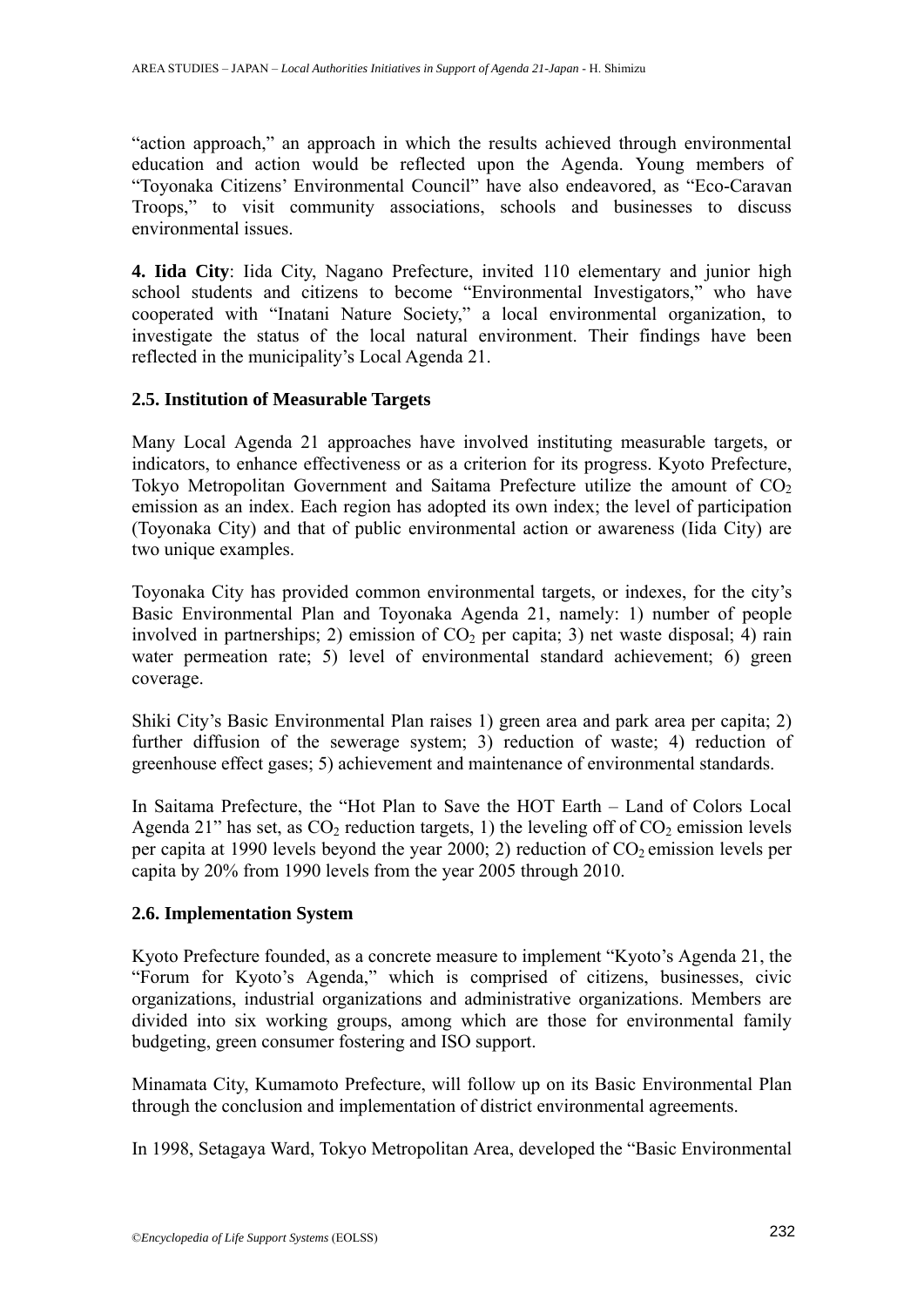Plan/Environmental Action Guidelines First Evaluation/Review Report". Setagaya Ward is to review its guidelines based on data collected on the status of "continual improvement" in environmental actions within the ward. Participants of a forum founded at the planning stage of the guidelines took the initiative in establishing the "Setagaya Environmental Forum," a loose network of local environmental organizations and are responsible for the monitoring of the actions of citizens and the business sector.

In Kanagawa Prefecture, the "Kanagawa Global Environmental Conservation Promotion Council" actively promotes follow-up work on its Local Agenda 21.

In March 1995, Kumamoto City developed the "Kumamoto City Global Warming Prevention Local Promotion Plan" which aims to reduce  $CO<sub>2</sub>$  emission by 20% from 1990 levels. It has, at present, implemented various global warming prevention measures, including the "Kumamoto City  $CO<sub>2</sub>$  Reduction Pledge" movement. In this program, the city's intentions are to get as many citizens as possible involved in  $CO<sub>2</sub>$ reduction by having those citizens who have pledged to reduce emission by 20% from September 1998 levels register with the city, their choice from fifteen examples of concrete practices. Their options include "waste reduction," "energy conservation" and "effective use of automobiles". 9915 citizens of Kumamoto City have already made pledges as of March 30, 1999.

#### **2.7. Impacts**

Most local administrations surveyed have mentioned the enrichment of learning and experience through three-sectoral as a significant impact of Local Agenda 21 planning activities. Toyonaka City also refers to: 1) the increase of opportunities to act environmentally within the region, 2) sharing the region's future ideals, 3) the mutually reinforcing effect that different ideas have upon one another, a phenomenon unseen in purely administrative activities. There are many examples of "citizens' cases" where an immature idea presented by one participant was enriched by that of another participant.

The adoption of Local Agenda 21 is steadily seeing progress in Japan. There are other action plans without the Local Agenda 21 status, that should also gain recognition. The Town of Aya (Miyazaki Prefecture) has a town development program that values the town's abundant evergreens as a significant feature of the town. In the Town of Asahi (Yamagata Prefecture), the "Eco-Museum Plan" and "Aso Green Stock Plan" are supported by public participation. These are also action plans, enthusiastically promoted by local administrations that link green tourism and regional development with sustainable development.

> TO ACCESS ALL THE **32 PAGES** OF THIS CHAPTER, V[isit: http://www.eolss.net/Eolss-sampleAllChapter.aspx](https://www.eolss.net/ebooklib/sc_cart.aspx?File=E1-57-27-00)